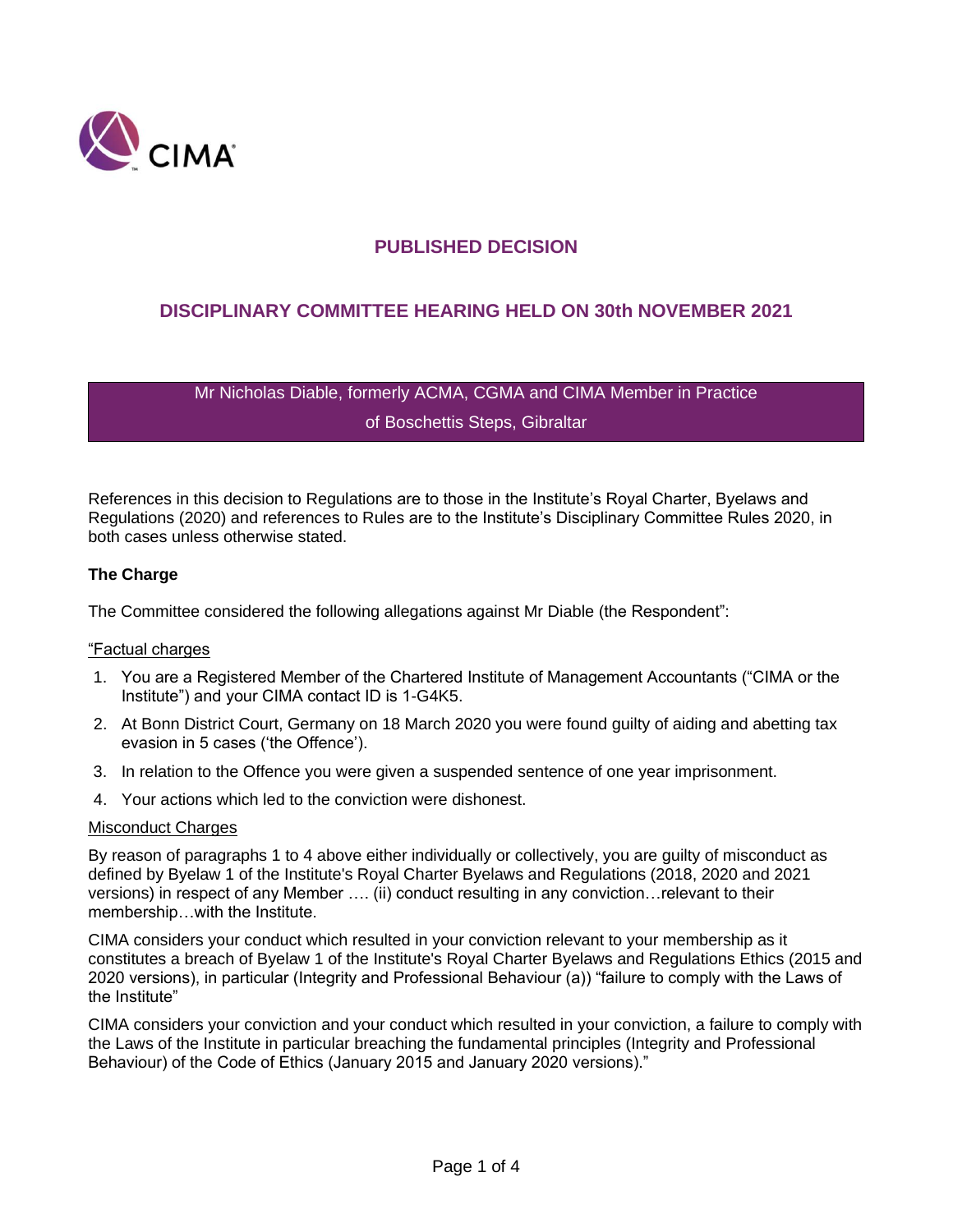# **Findings of Fact**

The Respondent had admitted the facts of the Charge, and on the basis of admissions made by the Respondent, the Committee found the facts proved. However, and for the avoidance of doubt, the Committee also considered the relevant documents relied upon by CIMA in relation to each allegation of fact.

The Committee was satisfied that all the facts were proved on the Respondent's admission, supported by the documentary evidence.

### **Misconduct**

The facts having been found proved, the Committee considered the matter of misconduct. CIMA's Byelaws and Regulations define "misconduct'' as "failure to comply with the Laws of the Institute". The Laws of the Institute include the Code of Ethics. The Committee noted that in his submissions dated 18 November 2021 the Respondent admitted misconduct.

In relation to the charges (set out above), the Committee made the following findings:

The Committee determined that the Respondent was a Registered Member of the Chartered Institute of Management Accountants in terms of allegation 1.

The Committee found that overall, the Respondent's failures were serious and amounted to misconduct.

The Committee determined that the Respondent's conduct involved aiding and abetting tax evasion and the actions which led to his conviction were dishonest. The Respondent had admitted dishonesty. His actions breached the fundamental principles of integrity and professional behaviour in that his actions were dishonest and would be seen by a reasonable and informed third party to adversely affect the good reputation of the profession.

The Committee determined that, having been convicted of dishonest conduct as set out in allegations 2 – 4, the Respondent was in breach of Byelaw 1 of the Institute's Royal Charter Byelaws and Regulations in particular (Integrity and Professional Behaviour)

- (a) *conduct resulting in any conviction. relevant to their membership...with the institute.*
- (b) *"failure to comply with the Laws of the Institute"*

## **Mitigation and Sanction**

Having found misconduct as alleged, the Committee went on to consider the questions of mitigation and sanction. In considering what sanction (if any) to impose, the Committee had regard to the Indicative Sanctions Guidance and to the advice of the Legal Assessor. It also had regard to the principle of proportionality and that the sanction imposed should be the least onerous suitable to reflect the seriousness of the misconduct.

The Panel took into account the following aggravating and mitigating factors.

Aggravating Factors:

- The Respondent's misconduct involved a criminal conviction.
- The misconduct took place over a prolonged period of time.
- The misconduct was pre-meditated.
- The misconduct caused severe detriment to CIMA's reputation.
- The misconduct involved a breach of trust.
- The misconduct involved a conspiracy with others.
- There were multiple instances of the misconduct.
- The Respondent has not demonstrated any real insight into the nature and extent of his misconduct and the effect it could have on others and the reputation of the profession and CIMA as a regulator.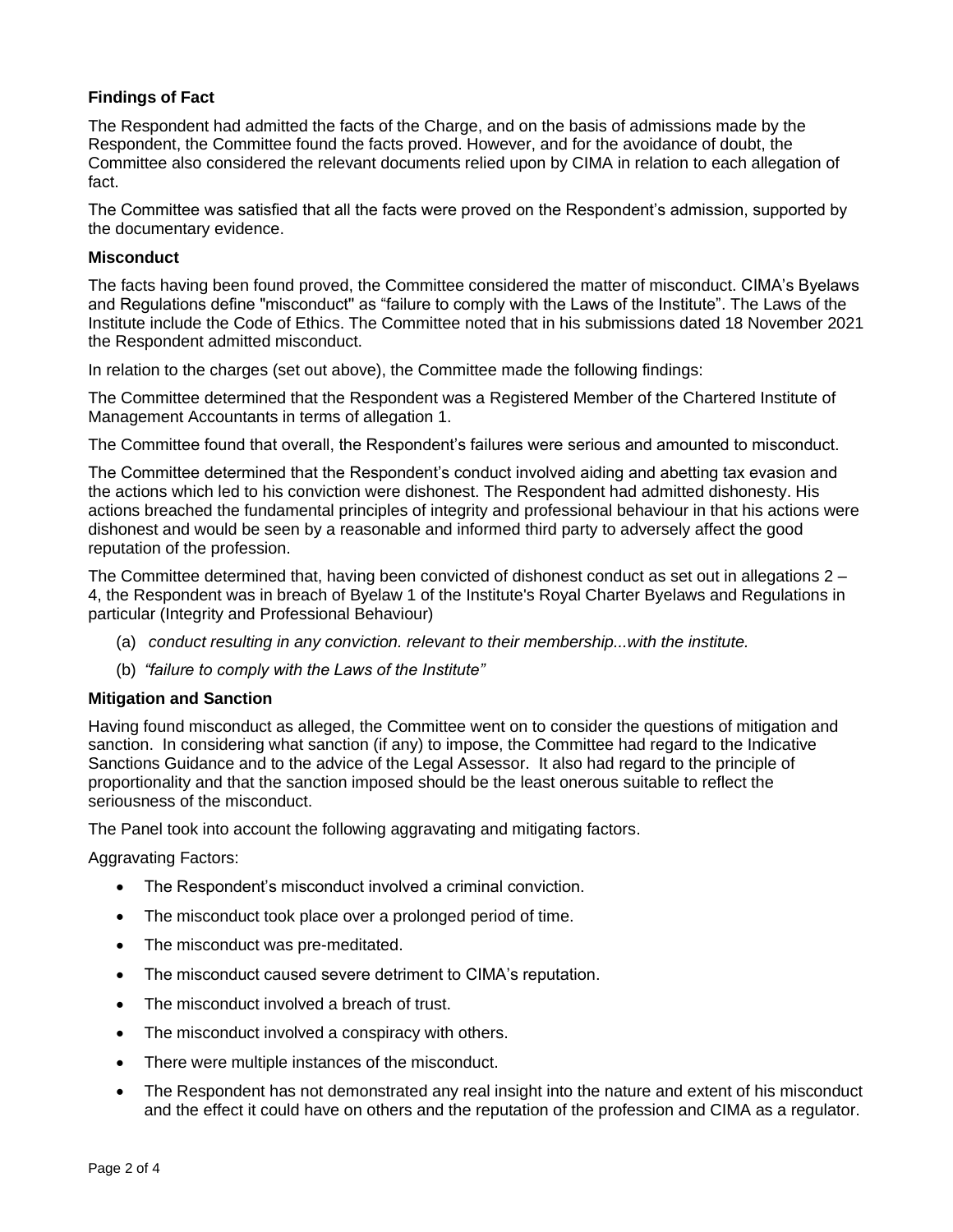• The Respondent has not shown any remediation.

# Mitigating Factors:

- The Respondent self-referred himself to CIMA.
- The Respondent has admitted the allegations.

The Committee first considered admonishment. The Committee noted that the indicative sanctions guidance (ISG) states:

## *"an admonishment may be appropriate where the conduct is at the lower end of the spectrum..."*

The Committee concluded that the Respondent's misconduct could not be described as minor in nature. The Respondent has been convicted of aiding and abetting tax evasion and received a suspended sentence of one year in prison. As a consequence, the Committee concluded that an admonishment would be inappropriate and insufficient to meet the wider public interest concerns raised by the Respondent's conduct. Furthermore, the Committee concluded that it would be insufficient to maintain public confidence in the regulatory process and to uphold the reputation of the profession.

The Committee went on to consider a reprimand or a severe reprimand. The Committee noted that the ISG states that a reprimand:

*"... is appropriate where the conduct is of a minor nature and there is no continuing risk to the public."* 

A severe reprimand is considered "to be more severe than a reprimand."

The Committee concluded that the Respondent's conduct and behaviour were serious, and in the circumstances a reprimand or even a severe reprimand would fall significantly short of meeting the wider public interest in terms of declaring and upholding proper standards or maintaining public confidence in the profession.

Furthermore, the Committee concluded that a financial penalty would be purely punitive. It would serve no practical purpose and would not adequately address the need to uphold high standards of conduct and behaviour of members or to maintain public confidence in the profession.

The Committee, having concluded that a financial penalty would serve no practical purpose, went on to consider conditional membership. The Committee took the view that the Respondent's conduct was not suitable for conditions given his lack of insight and remediation. The Committee was unable to formulate conditions which would be workable, measurable or proportionate. Furthermore, conditions would not adequately address the serious nature of the Respondent's actions and would seriously undermine public confidence in the profession, CIMA as a regulator and the need to uphold high standards of conduct and behaviour.

The Committee next considered a suspension order which might send a signal to the Respondent, the profession and the public reaffirming the standards expected of a member of CIMA. However, the Committee noted that there will be a reasonable expectation following a period of suspension that the member would be able to return to practice having remedied their attitudinal failings. In this case, in light of the Committee's conclusions about the Respondent's lack of insight into the nature and extent of his misconduct and the effect it could have on others and the reputation of the profession and CIMA as a regulator, the Committee could not be satisfied that the Respondent would be able to remedy these failings and therefore concluded that a suspension order would not be sufficient to maintain public trust in the profession and the regulatory process.

Having determined that the suspension order did not meet the wider public interests the Committee moved on to consider expulsion and determined that the Respondent should be expelled from membership of CIMA. An expulsion order is a sanction of last resort and should be reserved for those categories of case where there is no other means of protecting the public or the wider public interest. The Committee decided that the Respondent's case fell into this category because of the absence of any evidence of remorse, insight or remediation and in its view that there is an ongoing risk of continuing harm to the public. The Committee was satisfied that the Respondent's conduct and behaviour were fundamentally incompatible with continued membership. The Committee was satisfied that any lesser sanction would serve to undermine public confidence.